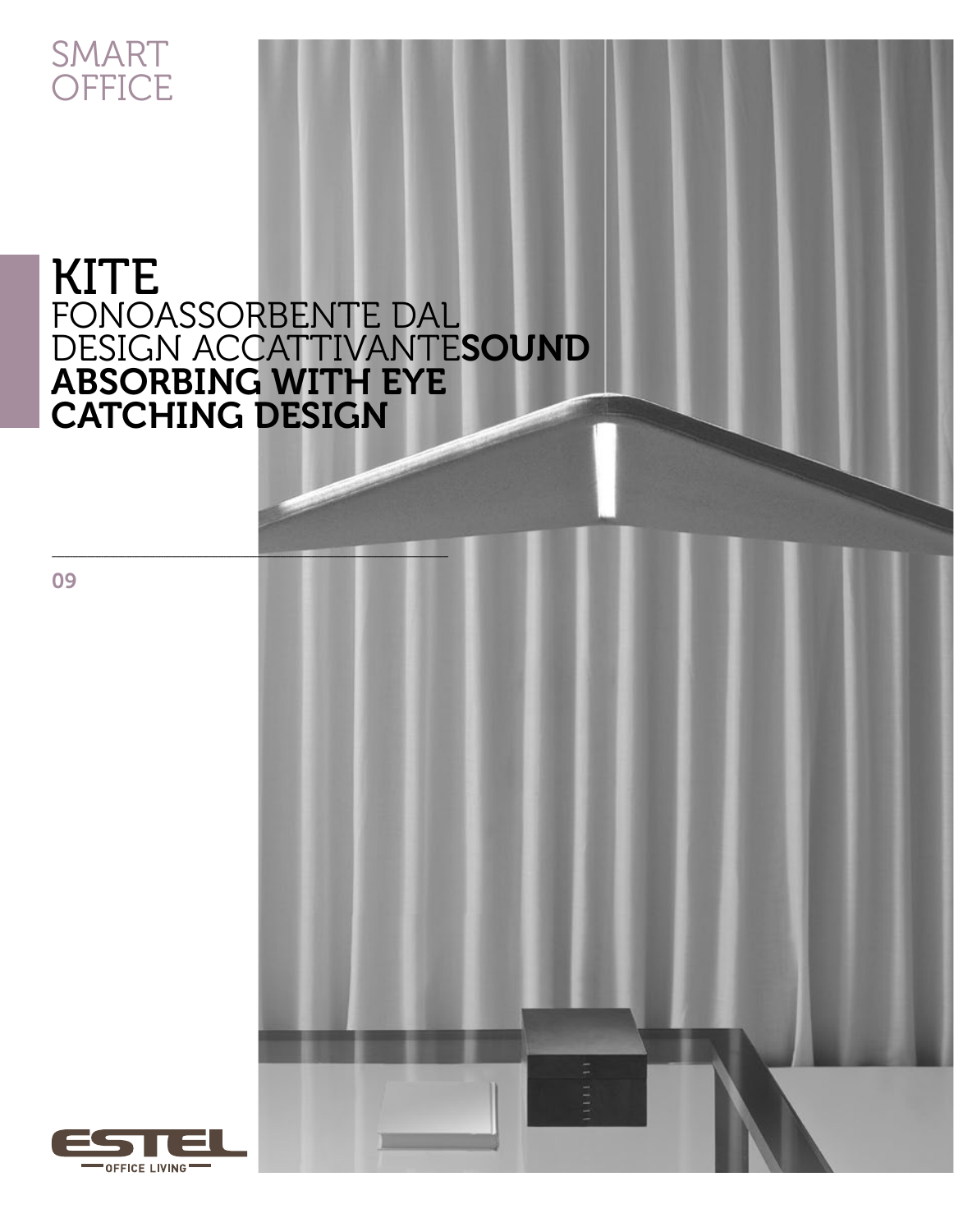

## Pannelli fonoassorbenti che rendono performante, flessibile, plasmabile il design degli spazi di lavoro.

Acoustic panels that turn design of workspaces in a high performance and flexible dimension.



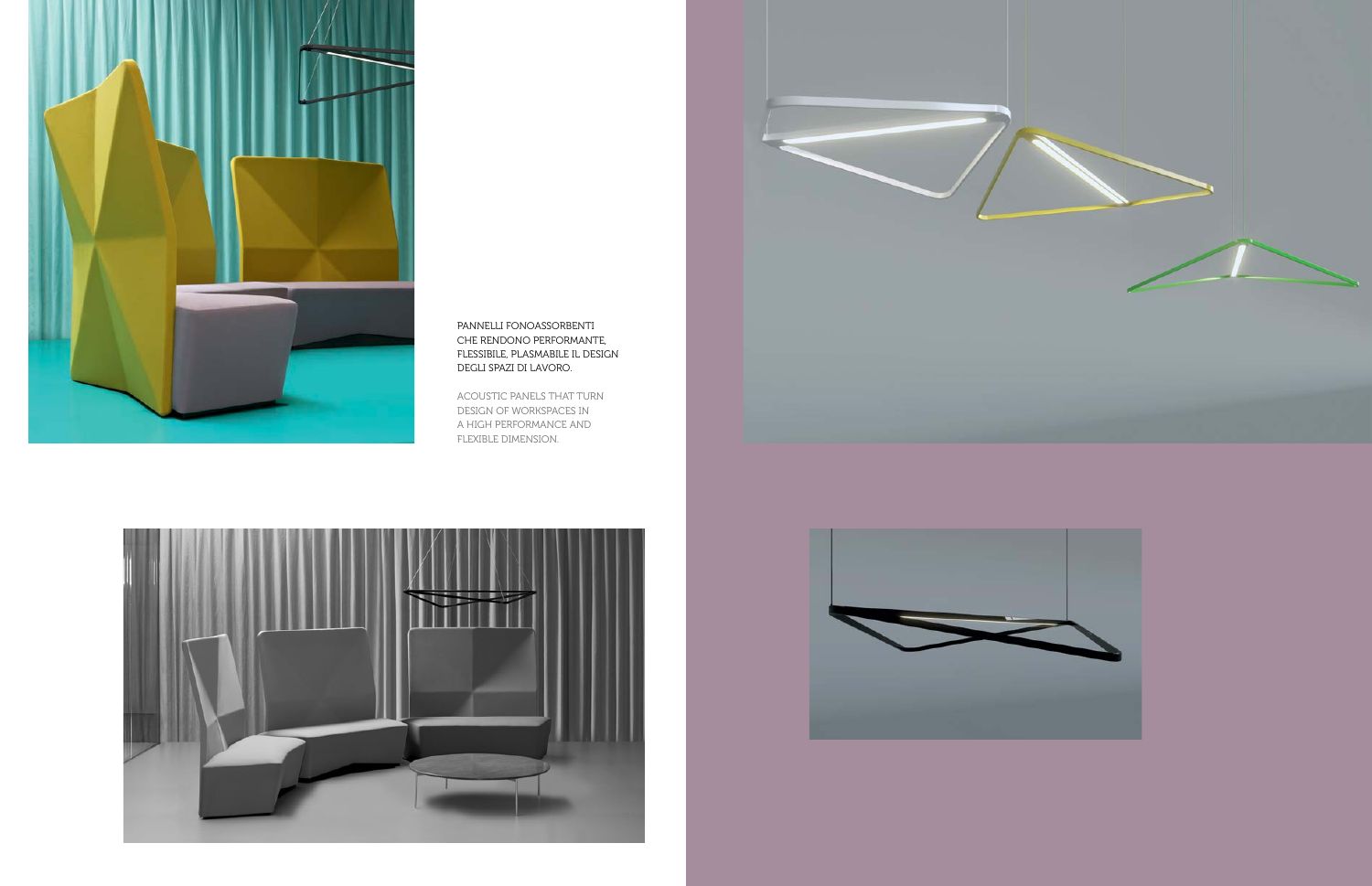

Kite is a system of sound-absorbing panels that reveals very high acoustic In addition to the traditional wall version, a solution that also includes the lighting function. Moreover, Kite can be applied as a backrest for upholstered seating. A new classic for work environments, a presence whose use ranges from the professional contexts communities, open space office, core of mineral fiber perforated, thanks to acoustic trap from sound absorption, a form with an aesthetic impact particularly ductile. In addition, the ability to enter a bar of LED lighting element in Kite Naked, increases its functions and areas of use.



performances, plus a broad flexibility of use. all'ampia flessibilità di impiego. Oltre alla versione SOSPESO A SOFFITTO, UNA SOLUZIONE CHE COMPRENDE THALL E CAN IN FACT BE SUSPENDED FROM THE CEILING, AL CONTRACT. I PANNELLI KITE, COMPOSTI DA UN TELAIO MEETING ROOMS, PUBLIC SPACES AND CONTRACT. PORTANTE IN ALLUMINIO E DA UN CORE DI FIBRA MINERALE HITE, CONSISTING OF A FRAME IN ALUMINUM AND I DIVENTANO UN'EFFICACE TRAPPOLA ACUSTICA DALL'ALTO THE PARTICULAR MORPHOLOGY BECOME Kite è un sistema di pannelli fonoassorbenti che rivela altissime prestazioni acustiche, unite tradizionale a parete, Kite può essere infatti anche la funzione illuminotecnica. Inoltre, Kite può essere applicato come schienale per sedute imbottite. Un nuovo classico per gli ambienti di lavoro, una presenza il cui utilizzo spazia dai contesti professionali alle comunità, dall'ufficio open space, alle sale riunioni, agli spazi pubblici e traforata, grazie alla particolare morfologia potere fonoassorbente e dall'impatto estetico particolarmente duttile. Inoltre, la possibilità di inserire una barra a LED e trasformare Kite in elemento illuminante, il Kite Naked, accresce le sue funzioni e ambiti di utilizzo.